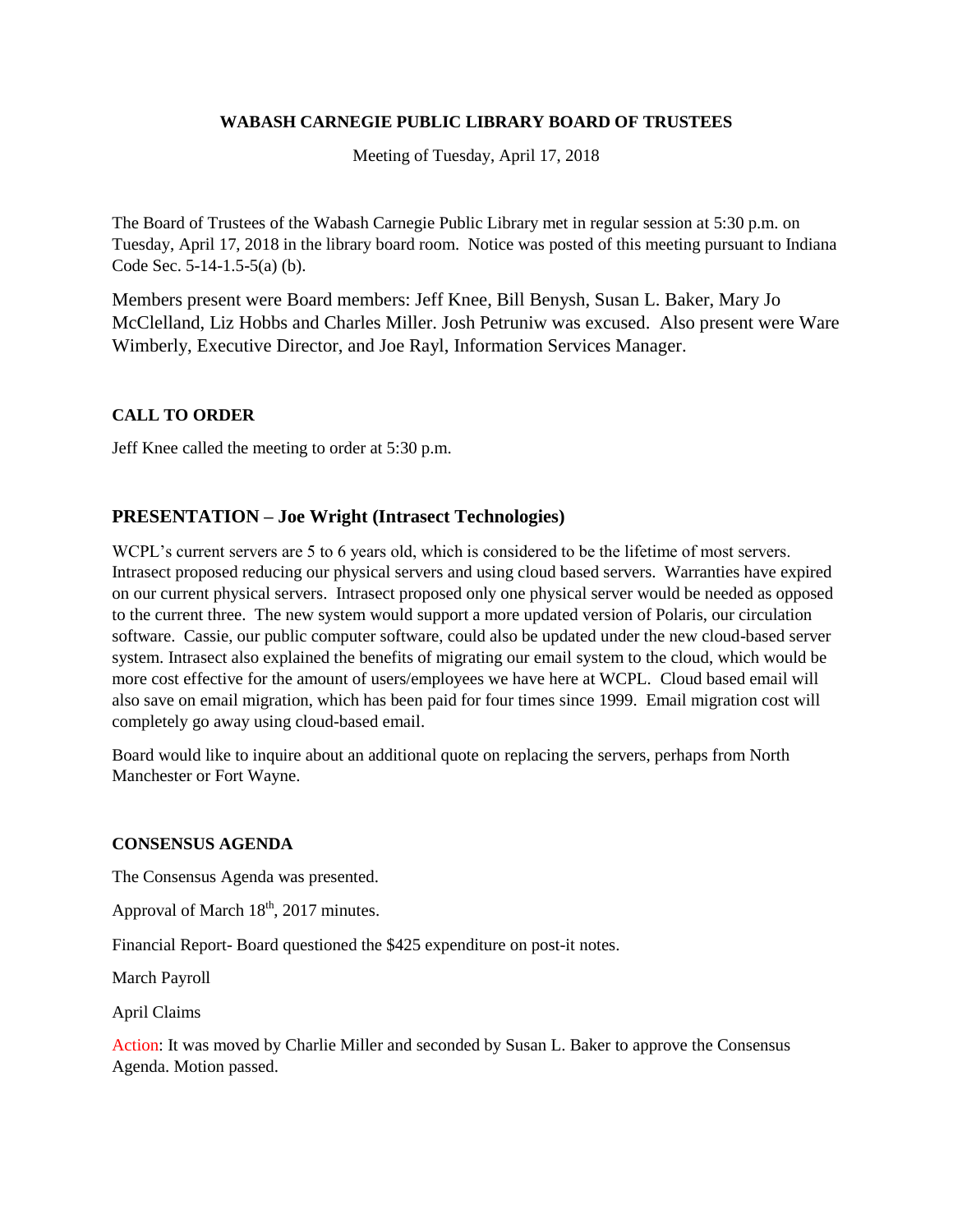### **COMMITTEE REPORT**

Inclusive Park is breaking ground. Five year plan is underway.

## **DIRECTOR'S REPORT/ADMINISTRATIVE UPDATE**

### Server Quote

Consensus of a need for a second opinion with more research into Intrasect's quote.

### Wall Update

The work in repairing the wall in our staff room has still not been completed by ProTech's Inc. and ProTech's response is becoming very unsatisfactory.

### Phone Quote

Intrasect gave phone quote of about \$6000. Metronet only offers internet-based phone service, which WCPL does not want. Gibson Teldata out of Fort Wayne will give us a quote next week.

### Wall Downstairs

Wall is perhaps too blue and doesn't seem to mesh with the existing green. Other options will be explored.

## Internal Control Policy Binder

All Trustees should have an updated Internal Control Policy binder.

## Sign out Front

Options are still being explored.

## Recommended Library Consultant

Consultants are being contacted concerning strategic planning for future library renovation. Board will meet next Tuesday April 24<sup>th</sup> at 6:00 p.m. with Sarah Peterson of Sara Peterson Consulting.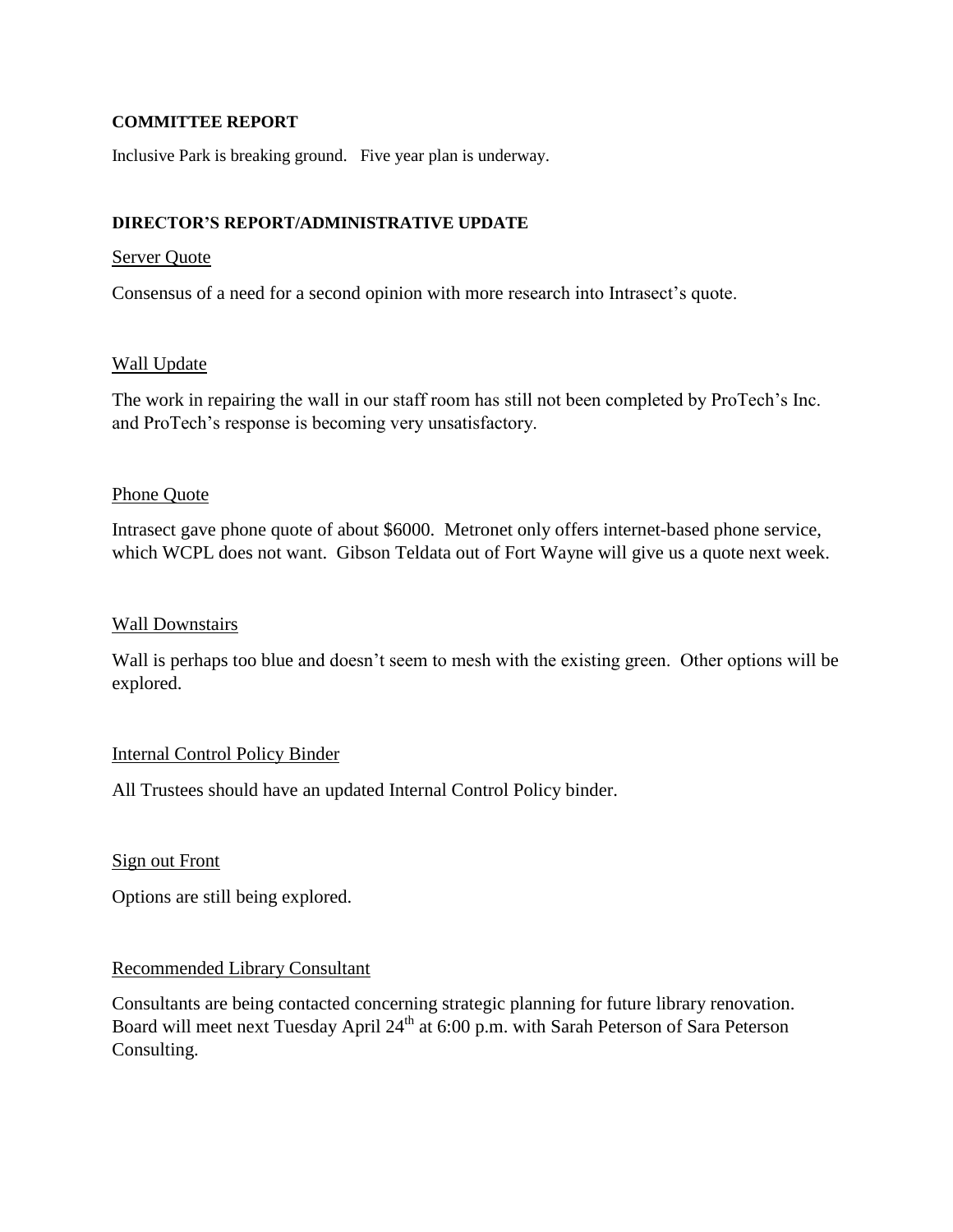# Inaugural Event for the Joanna Strode Continuing Education Series in Support of Lifelong Learning

The mountain climbing program/presentation by Parker Beauchamp was a major success. 15 patrons in attendance – very engaging.

# Credit Limit on Library's Credit Card

The current credit card limit on library credit which is at \$3,000 was discussed. Amy has find that our library purchases are getting close to \$3000 on a monthly basis due to supplies need for library programming and service. It was agreed to raise the credit card limit to \$5000 in order to have a little breathing space on monthly basis.

Action: It was moved by Bill Benysh and seconded by Charles Miller to have the library's credit card limit be raised from \$3,000 to \$5,000. Motion passed.

## Assistant Circulation Manager / Community Outreach Coordinator Positions

The Assistant Circulation Manager position is currently vacant. Ware discussed with the Board the possibility of hiring Abby Stefanatos for the positon which is a full-time position. Abby is currently the library's Circulation Assistant (part-time position) and has done an excellent job. Ware outlined advantages of having Abby fill the Assistant Circulation Manager position. If agreed with the Board to hire as the Abby in the Assistant Circulation position, Ware is looking at a salary that would be around \$22,000. By filling a vacant full-time position, this would affect health insurance and other benefits the library provides. Ware will have more information on that part at the next regular meeting.

## Survey – National Library Week

Surveys were filled out during library patrons during national library week. Summary of answers were compiled and looked at.

## Bill Stouffer – Painting Appraisals

Painting appraisal is not completed yet. There is some confusion about if the appraisal is done. Ware will call him. Proposed contacting an art gallery, or other local options for getting the appraisal if not completed by the June or July board meeting.

## Makerspace Space/Board meetings

Discussed the idea of Board meetings being held in the Program room so the current Board room could be used as the makerspace. The makerspace team consisting of some library staff could make presentation to the Board to discuss all the activities included with the MakerSpace.